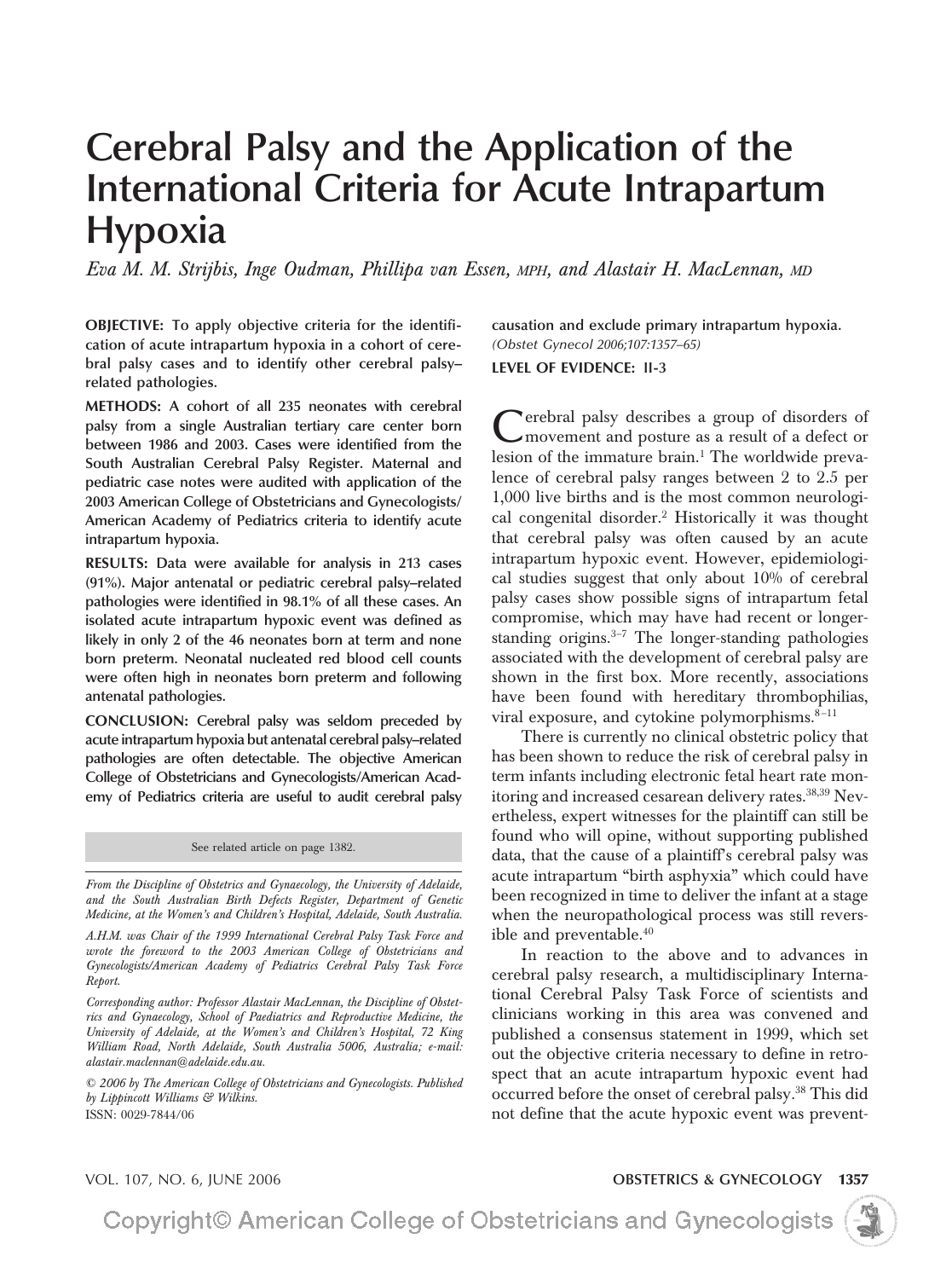#### **Major Pathologies Associated With Cerebral Palsy**

Prematurity<sup>12,13</sup> Antepartum hemorrhage<sup>14-16</sup> Complication of multiple pregnancy<sup>17,18</sup> Genetic disorders<sup>19</sup> Intrauterine infection, for example, chorioamnionitis, funisitis, villitis, cytomegalovirus, toxoplasmosis<sup>20-23</sup> Intrapartum fever<sup>20,24,25</sup> Intrauterine growth restriction<sup>26-28</sup> Maternal and fetal coagulopathies<sup>8,9,10</sup> Multiple congenital anomalies $^{29,30}$ Maternal disease, for example, hypothyroidism, diabetes, drug abuse, severe preeclampsia, viral illness<sup>31,32</sup> Placental pathology, for example, major infarction, thrombotic vasculopathy<sup>33-35</sup> Tight nuchal cord $36$ Childhood causes $37$ Other causes, for example, fetal hemorrhage, rhesus disease<sup>2</sup>

able or that it was the primary cause of the cerebral palsy but rather it defined the few cases of cerebral palsy that might have been associated with acute intrapartum hypoxia. In 2003 the American College of Obstetricians and Gynecologists (ACOG) and the American Academy of Pediatricians (AAP) updated the literature on the pathogenesis and pathophysiology of neonatal encephalopathy and cerebral palsy and slightly revised the 1999 template.<sup>39</sup> The new template describes nine criteria to be sought to define an acute intrapartum hypoxic event sufficient to cause cerebral palsy: four essential criteria which help prove the existence of severe hypoxia at birth and five criteria that if present together suggest an intrapartum timing, but by themselves are nonspecific to asphyxial insults (second box). All four of the essential criteria must be met before an intrapartum hypoxic cause of cerebral palsy can be considered. At least three of the additional five criteria have to be present to suggest a possible acute event rather than longer-standing hypoxia or other chronic pathology.

The primary objective of this study was to apply the ACOG/AAP 2003 template of criteria in a large cohort of cerebral palsy cases to document cases with clear evidence of acute intrapartum hypoxia and those with evidence of other possible causes for cerebral palsy. In recent years better data are more often being collected on high-risk pregnancies and neonates, for example, cord blood gases, placental histology, and neonatal brain imaging which may allow better insight into some of the potential antenatal causes of cerebral palsy. Secondary objectives were to identify the availability of information needed to retrospectively apply the 2003 ACOG/AAP criteria for defining acute hypoxia and to correlate available neonatal nucleated red blood cell (RBC) counts with detectable acute and chronic pathologies. Previous studies have shown that nucleated RBC counts are significantly higher in neonates exposed to intrauterine hypoxia. $41-43$  These studies have suggested that there may be a relationship between the timing of the asphyxial event and the number and changing profile of neonatal nucleated RBCs. Such patterns have not been studied in a large series of cases with a cerebral palsy outcome.

#### **PARTICIPANTS AND METHODS**

An audit of obstetric, neonatal, and pediatric case notes was performed in a cohort of cerebral palsy cases identified from the South Australian Cerebral Palsy Register. This register includes all children diagnosed with cerebral palsy before 5 years of age, living in South Australia.<sup>44</sup> The register includes postneonatally acquired cerebral palsy providing that the brain injury occurred before 2 years of age. A pediatric specialist confirmed the diagnosis in all cases. Children are included in the register when it is clear that cerebral palsy is present and the type and severity can be determined. Cases in which the child dies before the age of 5 years are still included.

Permission to retrieve data from medical records was obtained from the institutional Research Ethics Committee (REC 1607/8/2007). The case audit was conducted under the auspices of the hospital's Perinatal Mortality Committee and was legally privileged under Section 64D of the South Australian Health Commission Act. In this study, only children with cerebral palsy born between 1986 and 2003 in the Adelaide Women's and Children Hospital and at its location before 1995 in the Queen Victoria Hospital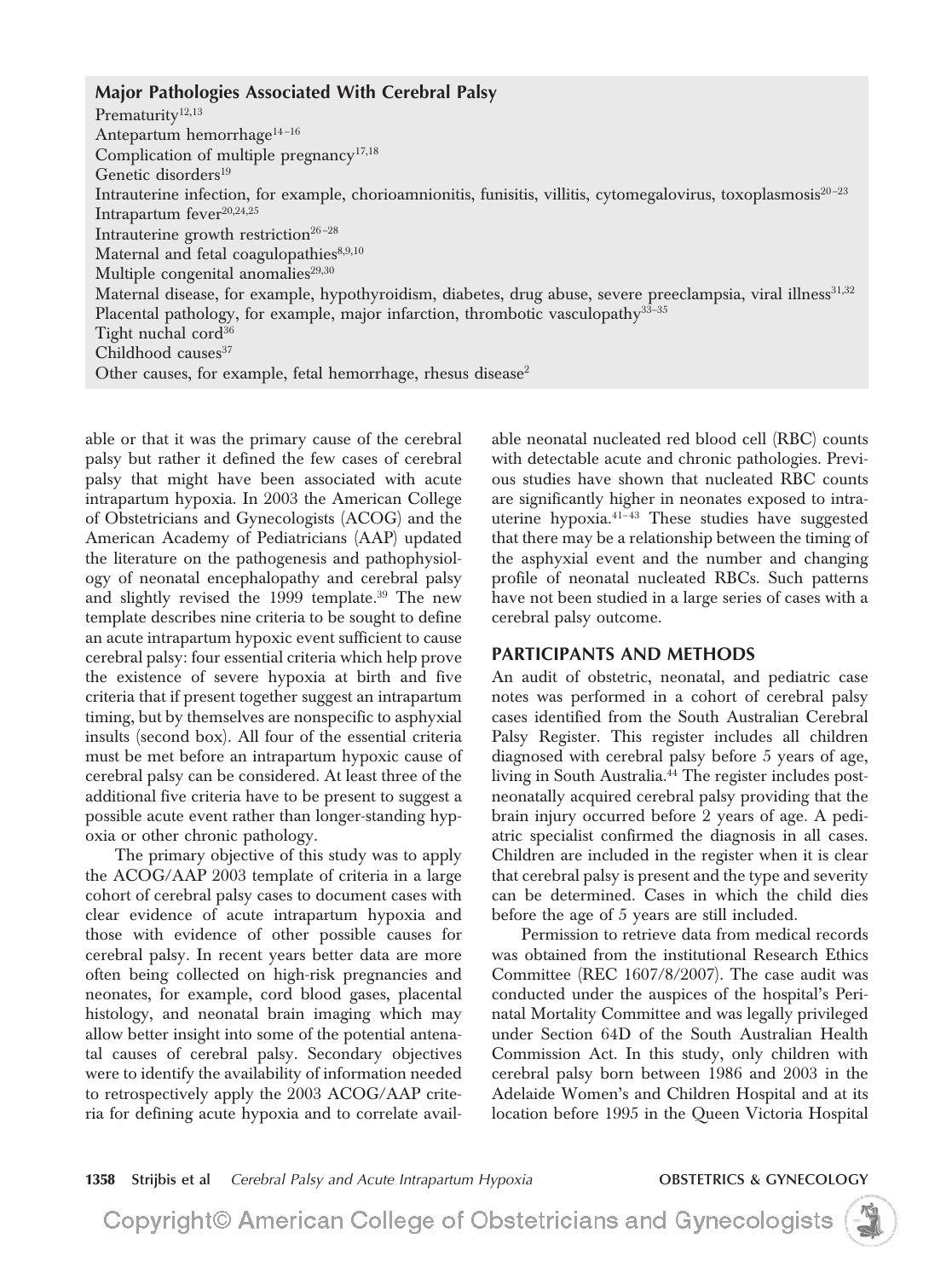## **Criteria to Define an Acute Intrapartum Event Sufficient to Cause Cerebral Palsy**

### **Essential criteria**

- 1. Evidence of a metabolic acidosis at birth (pH  $<$  7.00 and base deficit  $\geq$  12 mmol/L)
- 2. Onset of neonatal encephalopathy within 24 hours
- 3. Cerebral palsy of the spastic quadriplegic of dyskinetic type
- 4. Exclusion of other pathologies associated with cerebral palsy

### **Criteria that together suggest intrapartum timing but are nonspecific to asphyxial insults**

- 5. A sentinel hypoxic event occurring immediately before or during labor
- 6. A sudden and sustained fetal bradycardia or other evidence of a nonreassuring fetal status, usually after a hypoxic sentinel event when the pattern was previously normal
- 7. Apgar scores of 0 –3 beyond 5 minutes
- 8. Multisystem failure within 72 hours of birth
- 9. Early imaging study showing evidence of acute nonfocal cerebral abnormality

were included. As gestational age is a risk factor for cerebral palsy, the cases were subanalyzed in three groups: less than 32 weeks, 32 to less than 37 weeks and 37 or more weeks of gestation.<sup>12</sup>

Available obstetric and neonatal variables of significance for this study were extracted from the medical records of the 235 cerebral palsy cases to identify the presence of the nine criteria as defined in the ACOG/AAP 2003 consensus statement.<sup>39</sup> The proportion of cases meeting each of the nine criteria was determined. The criteria were also applied to estimate the proportion of cases in which either a chronic or acute intrauterine hypoxia may have occurred. Each record was searched for the presence of major pathologies associated with cerebral palsy (second box.). Intrauterine growth restriction (IUGR) was defined as under the 10th percentile of weight for

gestation at birth, using Australian Commonwealth charts that allow for gender, birth order, and maternal height. An intrapartum fever was defined as a temperature more than 37.2°C recorded during established labor. Nucleated RBC counts are expressed per 100 white blood cells with our laboratory normal range being  $0-7$  in cord blood at term.

Relative risks and exact confidence limits were calculated using Epi Info 6 (Centers for Disease Control and Prevention, Atlanta, GA).

## **RESULTS**

Seven maternal and 15 pediatric medical records could not be traced. All missing medical records were from births before 1995 when the hospital moved to a new location. Cases were excluded from analyses if essential maternal or neonatal data were missing.

| rediatrics 2005 remplate Criteria         |                                  |                                       |                                    |                           |  |  |
|-------------------------------------------|----------------------------------|---------------------------------------|------------------------------------|---------------------------|--|--|
|                                           | <b>Gestation</b>                 |                                       |                                    |                           |  |  |
|                                           | $<$ 32 wk<br>$(n = 119, 55.9\%)$ | 32 to $<$ 37 wk<br>$(n = 48, 22.5\%)$ | $\geq$ 37 wk<br>$(n = 46, 21.6\%)$ | All<br>$(n = 213, 100\%)$ |  |  |
| Essential criteria                        |                                  |                                       |                                    |                           |  |  |
| $PH < 7.00$ and $BD \ge 12$               | 2(1.7)                           | 2(4.2)                                | 4(8.7)                             | 8(3.8)                    |  |  |
| Neonatal encephalopathy                   | NΑ                               | <b>NA</b>                             | 13(28.3)                           | NA.                       |  |  |
| Quadriplegic or dyskinetic cerebral palsy | 23(19.3)                         | 17(35.4)                              | 12(26.1)                           | 52(24.4)                  |  |  |
| Associated cerebral palsy pathology       | 119 (100)                        | 48 (100)                              | 42(91.3)                           | 209(98.1)                 |  |  |
| Nonspecific criteria                      |                                  |                                       |                                    |                           |  |  |
| Sentinel hypoxic event                    | $\Omega$                         | $\Omega$                              | 2(4.3)                             | 2(0.9)                    |  |  |
| Bradycardia or NRFS                       | 6(5.0)                           | 6(12.5)                               | 14(30.4)                           | 26(12.2)                  |  |  |
| Apgar score $\leq 4$ after 5 min          | 1(0.8)                           | 0(0)                                  | 5(10.7)                            | 6(2.8)                    |  |  |
| Multisystem failure                       | 7(5.9)                           | 3(6.3)                                | 7(15.2)                            | 17(8.0)                   |  |  |
| Acute nonfocal cerebral abnormality       | 5(4.2)                           | 6(12.5)                               | 9(19.6)                            | 20(9.4)                   |  |  |

**Table 1. Presence of the American College of Obstetricians and Gynecologists /American Academy of Pediatrics 2003 Template Criteria**

BD, base deficit; NA, not applicable, NRFS, nonreassuring fetal status.

Data are presented as number (percentage).

VOL. 107, NO. 6, JUNE 2006 **Strijbis et al** *Cerebral Palsy and Acute Intrapartum Hypoxia* **1359**

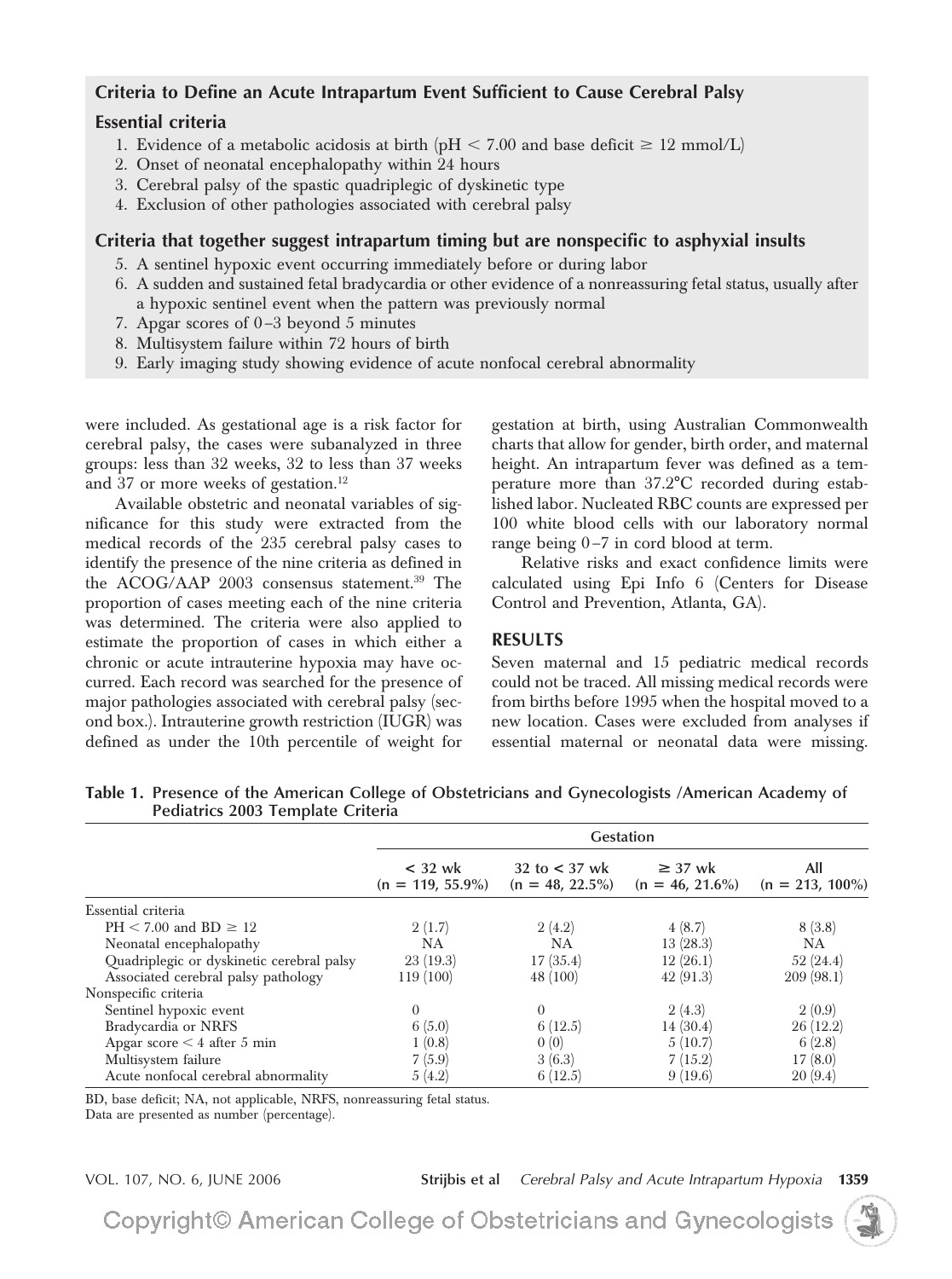Among the 22 excluded cases, 15 had major antenatal risk factors for cerebral palsy. Eleven neonates were born preterm, three were born at term, and in eight cases the gestation was not known.

The full audit was conducted on 213 complete sets of case notes (91%). In 127 of these cases all nine criteria from the ACOG/AAP template could be assessed. The percentage of cases meeting each criterion, grouped by gestational age, is shown in Table 1. Blood gases near birth were available in 152 cases. A severe metabolic acidosis at birth was confirmed in 8 of these cases (3.8% of the total). Neonatal encephalopathy was present in 28.3% of cases at term and 98.1% of all cases had at least one major pathology associated with cerebral palsy (Table 2). Less than 1% of all cases had a hypoxic sentinel event during labor. Histologic examination of the placenta was performed in 144 cases.

None of the 46 cases born at term ( $\geq$  37 weeks of gestation) met all of the ACOG/AAP criteria for severe acute intrapartum hypoxia as a possible cause of cerebral palsy. In most cases, the criteria clearly ruled out acute intrapartum hypoxia. Some cases met some of the criteria and are potentially contentious. These are discussed in detail below to explain their adjudication. Most cases at term (91%) were associated with at least one major antenatal pathology associated with cerebral palsy (Table 2). Nearly 9% of the cases met the criteria for a severe metabolic acidosis at birth, more than twice the proportion seen in preterm deliveries. Sustained fetal bradycardia before birth was described in 30% of cases at term. This was significantly greater than the rate of bradycardia seen in the less-than-32-weeks-of-gestation group, relative risk 6.04 (95% exact confidence interval 2.67–27.92). Fewer than 20% of cases at term had early imaging evidence of an acute nonfocal cerebral abnormality but this was a higher rate than seen in the very preterm group, RR 4.66 (95% exact CI 1.54 – 22.17). Placental examination was not performed in 13 cases. Cord or early neonatal blood gas analysis was performed in 25 (54%) of cases.

Two cases described below had an intrapartum sentinel hypoxic event and were adjudged in this study to probably have experienced acute intrapartum hypoxia despite a lack of corroborating blood gas evidence.

In the first case, placental abruption occurred during labor. The baby was delivered by emergency cesarean delivery because of severe fetal bradycardia. The Apgar scores were 1 and 2 at 1 and 5 minutes, respectively. Neonatal encephalopathy and nonfocal cerebral edema and quadriplegic cerebral palsy were recorded. Placental histologic examination showed a retroplacental hematoma. Other antenatal risk factors could not be detected. No cord or early neonatal blood gases were available. In this case, criteria 2, 3, 5, 6, 7, and 9 were met. Thus, although confirmatory blood gases were not available, severe acute intrapartum hypoxia was likely and probably followed the antepartum hemorrhage.

In the second case, uterine rupture was discovered during an emergency cesarean delivery, which was performed because of severe sustained fetal bradycardia and maternal hypotension during labor. The fetal pH measured during labor did not show a

|                                 | <b>Gestation</b>                 |                                       |                                    |                           |  |
|---------------------------------|----------------------------------|---------------------------------------|------------------------------------|---------------------------|--|
|                                 | $<$ 32 wk<br>$(n = 119, 55.9\%)$ | 32 to $<$ 37 wk<br>$(n = 48, 22.5\%)$ | $\geq$ 37 wk<br>$(n = 46, 21.6\%)$ | All<br>$(n = 213, 100\%)$ |  |
| Prematurity                     | 119(100)                         | 48 (100)                              | $\theta$                           | 167(78.4)                 |  |
| Antepartum hemorrhage           | 42(35.3)                         | 9(18.8)                               | 7(15.2)                            | 58 (27.2)                 |  |
| Multiple pregnancy              | 33(27.7)                         | 8(16.7)                               | 2(4.3)                             | 43(20.2)                  |  |
| Genetic disorders               | $\theta$                         | $\theta$                              | 1(2.2)                             | 1(0.5)                    |  |
| Intrauterine infection          | 39(32.8)                         | 11(22.9)                              | 10(21.7)                           | 60(28.2)                  |  |
| Intrapartum fever               | 14(11.8)                         | 8(16.7)                               | 6(13.0)                            | 28(13.1)                  |  |
| Intrauterine growth restriction | 40(33.6)                         | 21(43.8)                              | 12(26.1)                           | 73 (34.3)                 |  |
| Maternal thrombophilia          | 1(0.8)                           | $\theta$                              | $\Omega$                           | 1(0.5)                    |  |
| Multiple congenital anomalies   | 5(4.2)                           | 7(14.6)                               | 14(30.4)                           | 26(12.2)                  |  |
| Maternal disease                | 28(23.5)                         | 16(33.3)                              | 14(30.4)                           | 58 (27.2)                 |  |
| Severe placental pathology      | 28(23.5)                         | 11(22.9)                              | 5(10.9)                            | 44(20.7)                  |  |
| Tight nuchal cord               |                                  | 1(2.1)                                | 2(4.3)                             | 3(1.4)                    |  |
| Cause in infancy                |                                  | 2(4.2)                                | 4(8.7)                             | 6(2.1)                    |  |
| Other causes                    | 2(1.7)                           | $\theta$                              | $\Omega$                           | 2(0.9)                    |  |
| Total with one or more          | 119 (100)                        | 48 (100)                              | 42(91.3)                           | 209(98.1)                 |  |

**Table 2. Major Cerebral Palsy–Associated Pathologies Present by Gestational Age Group**

Data are presented as number (percentage).

**1360 Strijbis et al** *Cerebral Palsy and Acute Intrapartum Hypoxia* **OBSTETRICS & GYNECOLOGY**

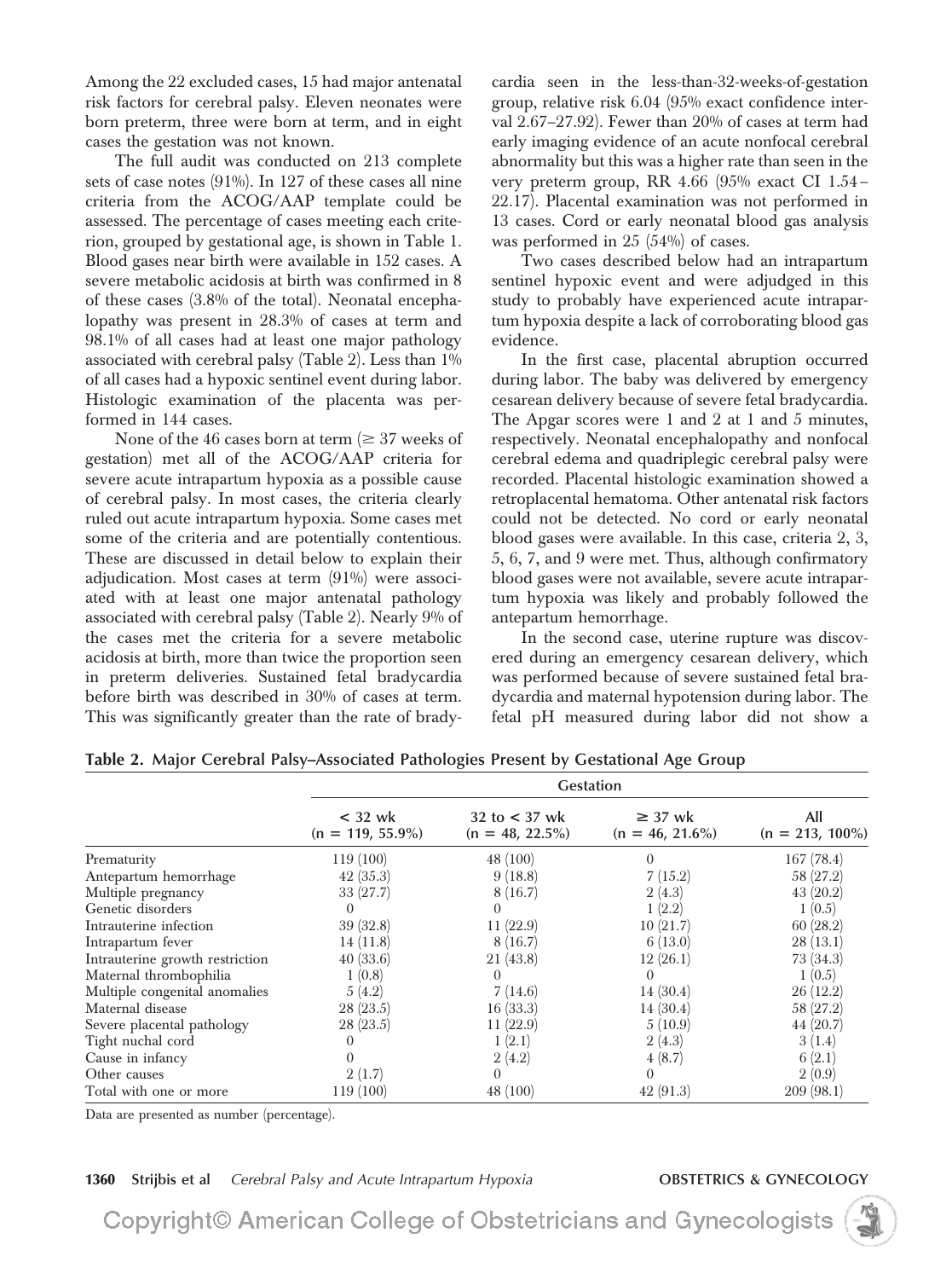metabolic acidosis (7.29) but cord gases were not documented. The neonate's Apgar scores were 3, 4, and 4 at 1, 5, and 10 minutes, respectively. Neonatal encephalopathy ensued but there were no signs of multisystem failure, and repeated early brain imaging showed no abnormalities. The cerebral palsy was of a diplegic type. Major cerebral palsy–associated pathologies were not identified. Placental histology was not performed. In this case, essential criteria 2 and 4 were met. Evidence for criterion 1 was missing. Nonspecific criteria 5 and 6 were met, criterion 7 was almost met and criteria 8 and 9 were not met. Acute intrapartum hypoxia was assumed but not definitely confirmed.

Two cases met three of the essential criteria for hypoxia, but an acute timing of this could not be substantiated.

In the first case, criteria 1, 2, and 3 were met but several cerebral palsy–associated antenatal pathologies including intrauterine growth restriction were present. Placental histology showed a single umbilical artery, chronic villitis, placental hemangioma, and major infarction. The baby had multiple congenital abnormalities. Thus, criterion 4 was not met. There was no sentinel hypoxic event, intrapartum bradycardia occurred, and the Apgar scores were 1 and 1 at 1 and 5 minutes, respectively. There was multisystem failure in the neonatal period, but there was no nonfocal cerebral abnormality on imaging, although intraventricular hemorrhage occurred. Thus, three nonspecific criteria (6, 7, and 8) were met. The overall picture suggested chronic fetal compromise with ongoing hypoxia in labor.

In the second case, a severe metabolic acidosis, neonatal encephalopathy, and quadriplegic cerebral palsy were present, and thus criteria 1, 2, and 3 were met. The mother had gestational diabetes, and there was neonatal hypoglycemia. Placental histology showed an abnormal amount of infarction. The baby was delivered by an emergency cesarean, because of nonreassuring fetal heart rate patterns in the second stage of labor. The Apgar scores were 1 and 4 at 1 and 5 minutes, respectively, and thus criterion 7 was almost met. There was no sentinel hypoxic event and no evidence of nonfocal cerebral damage on neonatal brain imaging. Thus, criteria 4, 5, and 9 were not met. Because possible antenatal cerebral palsy–risk factors were present and the nonspecific criteria for acute hypoxia were equivocal, primary acute intrapartum hypoxia could not be confirmed or refuted although a continuing "acute on chronic" hypoxia was possible.

In three cases, no antenatal or pediatric cerebral palsy–associated pathologies could be retrospectively detected, but either acute intrapartum hypoxia could not be substantiated or fetal stroke was clinically considered.

In the first case, the neonate was instrumentally delivered because of nonreassuring fetal heart rate patterns and meconium-stained liquor. The scalp pH during labor was 7.24. Cord arterial gas analyses showed pH 7.11 and base deficit  $-12$ . Apgar scores were 6 and 9 at 1 and 5 minutes, respectively. No neonatal encephalopathy or multisystem failure ensued. Brain imaging and placental histology were not performed. The cerebral palsy was diplegic. In this case, only criteria 4 and 6 were met. Severe acute intrapartum hypoxia as the primary cause of the cerebral palsy was not established, but an associated cause for the cerebral palsy could not be found.

In the second case, the baby was spontaneously delivered with Apgar scores of 7 and 9 at 1 and 5 minutes, respectively. There was no neonatal encephalopathy. There was multisystem failure. Blood gas analyses, brain imaging, and placental histology were not performed. The cerebral palsy in this case was of a hemiplegic type and infantile stroke was considered. In this case, only criteria 4 and 8 were met with data for criteria 1 and 9 missing.

In the third case, labor was complicated by a shoulder dystocia for 2 minutes. There was no prior severe bradycardia during labor. The neonate was delivered vaginally with Apgar scores of 0 and 0 after 1 and 5 minutes, respectively. Early neonatal blood gas analysis, 45 minutes after delivery, showed a pH 7.01 and base deficit  $-20$ . There was neonatal encephalopathy but no multisystem failure. Brain imaging showed no early abnormalities. Placental histology was not performed. The cerebral palsy was of a hemiplegic type. Infantile stroke was considered possible but was not confirmed. Criteria 2 and 4 were met, and criterion 1 was almost met. Of the nonspecific criteria, only criterion 7 was met. Severe early neonatal hypoxia was present, but the nonspecific criteria suggest that the hypoxia was chronic, and clinically a fetal stroke was a possibility. Two minutes of shoulder dystocia may have created an "acute on chronic" picture making this adjudication difficult.

In all 48 cases in the group that had a gestation of 32 to less than 37 weeks, major cerebral palsy– associated pathologies other than prematurity could be defined (Table 2). In 34 cases (70.8%), placental examination was performed. In 34 cases (70.8%), blood gas analysis was performed. The international criteria were designed to detect intrapartum hypoxia in term births. Signs of neonatal encephalopathy can be imprecise in premature neonates, and prematurity

VOL. 107, NO. 6, JUNE 2006 **Strijbis et al** *Cerebral Palsy and Acute Intrapartum Hypoxia* **1361**

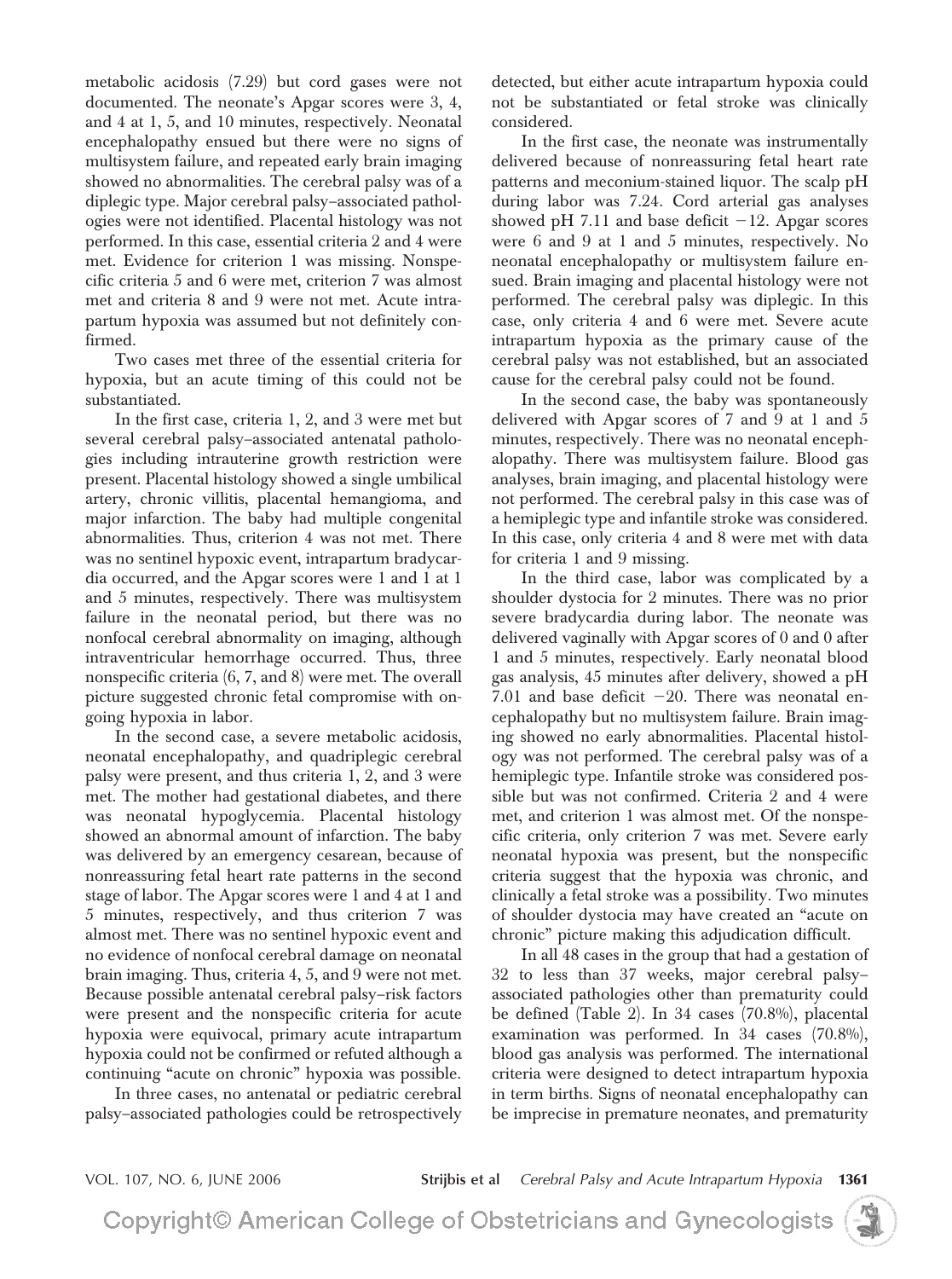is a major risk factor included in criterion 4 of the ACOG/AAP template. However, the template was applied in neonates with prematurity (Table 1) for comparison.

There were three neonates born between 32 and less than 37 weeks of gestation with evidence of perinatal hypoxia. All three were associated with pathological events before labor.

In the first case, the neonate was delivered by emergency cesarean after spontaneous onset of labor began after a severe placental abruption. Criteria 1 and 7 were almost met, criteria 2, 3, and 8 were met, and criteria 4, 5, 6, and 9 were not met. The mixed chronic and acute perinatal hypoxic picture was compatible with fetomaternal hemorrhage occurring before and during labor.

In the second case, the neonate was also delivered by an emergency cesarean at 33 weeks of gestation because of a placental abruption after spontaneous onset of labor. Criteria 1, 5, and 6 were met. Perinatal hypoxia secondary to the placental abruption was the presumed cause.

In the third case, the neonate was delivered before labor by an elective emergency cesarean at 36 weeks of gestation because of decreased fetal heart rate variability after abdominal trauma, associated antepartum hemorrhage, and maternal hypertension. Only criteria 1 and 3 were met.

In all 119 cases of gestation of less than 32 weeks, there was a major risk of cerebral palsy because of extreme prematurity. However, additional cerebral palsy–associated pathologies such as antepartum hemorrhage, intrauterine infection, and intrauterine growth restriction were very common (Table 2). Placental histology was performed in 99 cases (82.9%), and blood gas analyses were performed in 94 cases (80%). Hypoxia at birth was very uncommon and only one neonate had a severe metabolic acidosis at birth. This neonate also had congenital anomalies, intrauterine growth restriction, and placental vasculopathy. Intraventricular hemorrhage was a common finding in this group of cases.

There was a high incidence of breech presentation (24.9%) at all gestations. The incidence of breech presentation was 35.3%, 14.6%, and 8.7% at less than 32 weeks of gestation, 32 to less than 37 weeks of gestation, and term births, respectively.

Neonatal nucleated RBC counts at birth were often high in the nenoates delivered preterm and in the neonates with cerebral palsy–associated pathologies. However, there were insufficient cases in which acute intrapartum hypoxia may have occurred, or in which nucleated RBCs were measured in term neonates who later were diagnosed with cerebral palsy, to find a predictable pattern.

### **DISCUSSION**

This cohort study tested the ACOG/AAP 2003 template of evidence for acute intrapartum hypoxia in a large series of cerebral palsy cases. The results show that, when data for all nine criteria were available, no case of cerebral palsy could be solely explained by an acute intrapartum hypoxic event. The consensus statement offers a template of evidence that can better define retrospectively acute intrapartum hypoxia. This study suggests that acute intrapartum hypoxia sufficient to cause a severe metabolic acidosis and cerebral palsy is rare and that there are nearly always antenatal pathologies or other events that would have contributed to a cerebral palsy outcome. Previous epidemiological studies have estimated that about 10% of cerebral palsy cases had evidence of possible perinatal asphyxia. However, these studies often had difficulty in defining the nature of the fetal compromise and the timing of events, and therefore hypoxia beginning during labor as the primary causative event could not be confirmed.

Severe metabolic acidosis at birth could be proven in only 3.8% of this cohort. Many of these were delivered before labor and in the others an antenatal pathology was present suggesting an antenatal onset of these biochemical changes. Two other cases were associated with a sentinel hypoxic event during labor. No blood gases were available to measure the severity of the presumed metabolic acidosis in these two cases. There were no retrospectively detectable antenatal or pediatric cerebral palsy–associated pathologies in these cases and thus intrapartum hypoxia and ischemia was presumed to have caused the cerebral palsy secondary to the sentinel hypoxic events. It is therefore probable that 2 of the 46 cases at term may have experienced de novo acute intrapartum hypoxia. This gives an incidence of about 4% in term neonates but no apparent cases among those born preterm. New possible causative factors such as hereditary thrombophilias, which are associated with both antepartum hemorrhage and cerebral palsy, viral exposure or cytokine mutations, have not been ruled out in any of the cases, highlighting the difficulty in assuming that intrapartum events were the primary cause of cerebral palsy.<sup>9-11,45</sup>

Other than prematurity, the most common associated clinical pathologies identifiable retrospectively from the case notes were intrauterine growth restriction (34.3%), intrauterine infection (28.2%), and antepartum hemorrhage (27.2%). Other pathology, such

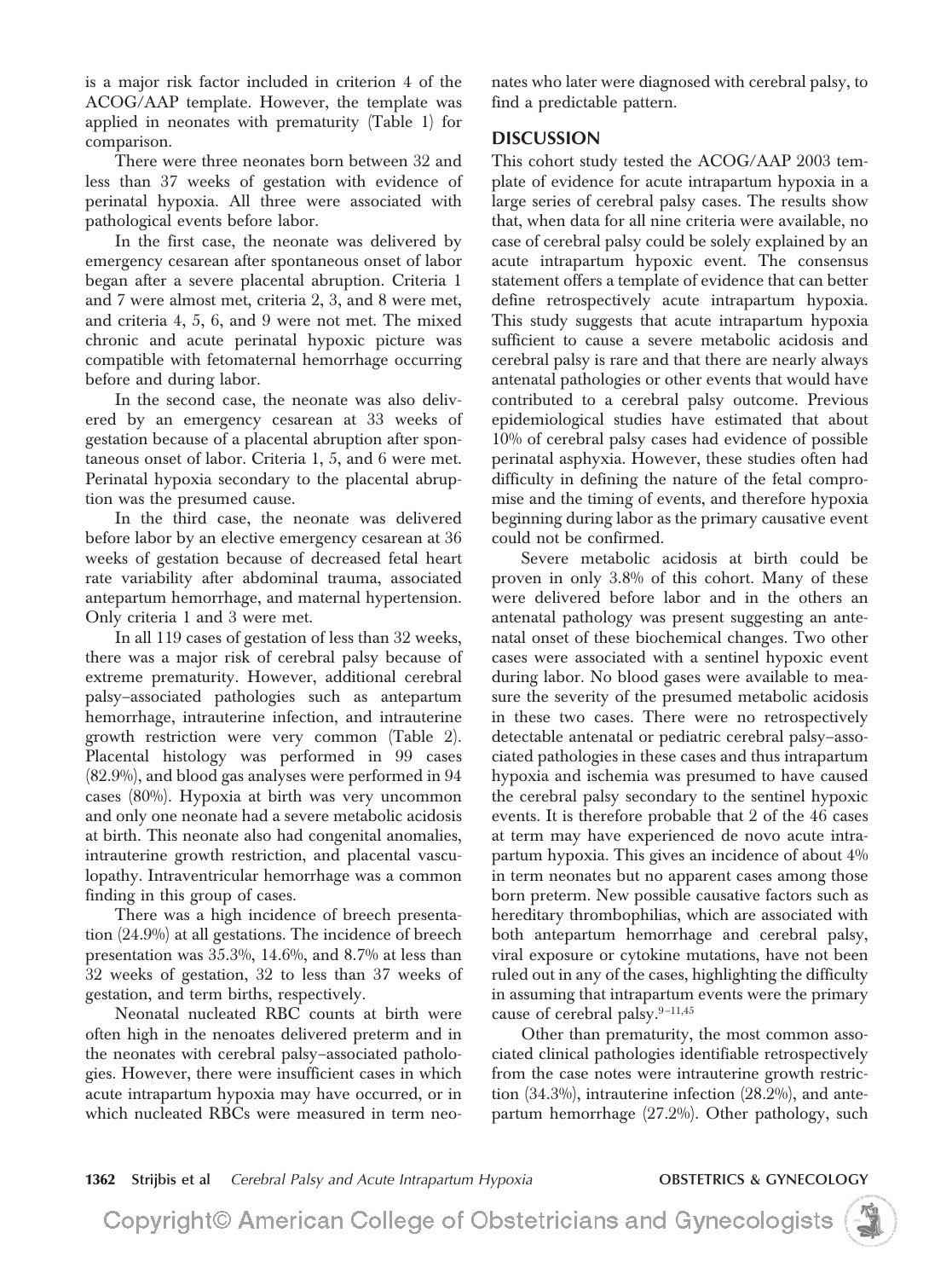as maternal disease, placental pathology, and multiple pregnancy, were often present in conjunction with these three main associations. These findings are in keeping with the epidemiological literature. $3-7$ 

Our data underline that many of the individual criteria from the ACOG/AAP template are not specific to "acute asphyxia" and may often be present in the presence of longer-standing pathologies such as intrauterine growth restriction and intrauterine infection. Without specific tests for infection and without placental pathology, in all cases it is likely that the role of intrauterine infection in this series is an underestimate.

The international criteria to detect acute intrapartum hypoxia were derived mostly from data on term infants. Increasing prematurity is a major risk factor for cerebral palsy and early neonatal encephalopathy cannot be clearly defined in preterm infants. Despite this limitation, it was an a priori decision to test the criteria in mildly premature neonates. All 48 cases of cerebral palsy born between 32 and 36 weeks of gestation were associated with other major cerebral palsy–related pathologies, for example, intrauterine growth restriction and infection. Cerebral white matter injury in preterm infants is commonly associated with infection and rarely with metabolic acidosis.<sup>46</sup> When prematurity and neonatal encephalopathy were excluded from the template, the criteria were consistent in suggesting a chronic pathology in the preterm infants. The international criteria were not applied in the very preterm infants. Other major antenatal cerebral palsy–associated pathologies were present in 98% of cases at gestations less than 32 weeks. Antepartum hemorrhage, intrauterine growth restriction, and maternal disease causing placental pathology in preterm neonates were other common associations in this and previous studies.<sup>4,7</sup> Multiple pregnancy was common in the very preterm group and has previously been described as an additional independent risk factor for cerebral palsy.17

A second limitation is that the template only identifies acute intrapartum hypoxia as a possible cause of cerebral palsy. It does not identify the many possible antenatal causes which may not be apparent at birth.<sup>9-11</sup> Histologic examination of the placenta is not a specific criterion in either international evidence template, but in this series, placental histology often showed evidence of chorioamnionitis, funisitis, villitis, or extensive infarction. The value of sending the placenta for detailed examination in cases in which a neonate appears compromised in the perinatal period is great, as such placental abnormalities have been

strongly associated with perinatal stroke or subsequent periventricular leukomalacia or both.35

One limitation of this study is that data for all nine criteria were only available in 127 of the 213 cases audited. A lack of cerebral palsy–associated pathologies or data to judge the fulfilment of all the criteria made adjudication of the presence or absence of acute intrapartum hypoxia difficult in a few cases. In two cases born at term, evidence for the first essential criterion, that is, blood gases around birth, was missing; therefore the extent of metabolic acidosis during a known sentinel hypoxic event in these cases could not be confirmed or refuted. However, if the blood gas data had been available and both these cases had been confirmed as severe metabolic acidosis, the attributable risk of acute intrapartum hypoxia as a possible cause of cerebral palsy in this series of 213 cases would have been about 1%.

Another limitation of this study is that it was not a case– control study. There was an overrepresentation of cerebral palsy cases from preterm deliveries because the study hospital is a tertiary referral center. Although there was no control group, the prevalence of maternal diabetes (preexisting or gestational) in term deliveries in this cohort was higher (15.2%) than the rate seen for all South Australia  $(4.1\%)$ .<sup>47</sup> Breech presentation was also more common than expected at all gestations in this study and has been described as a possible independent risk factor for cerebral palsy.<sup>48</sup> Both of these factors may have been influenced by the tertiary status of the hospital.

A final limitation of the study is the sample size. Only two probable cases of acute hypoxia were identified, and there were not enough cases to estimate the incidence of acute asphyxia with reasonable precision in term cases. The estimate of 4% at term is compatible with slightly higher estimates in the literature where these strict criteria were not applied.

Previous studies have shown that nucleated RBC counts are higher at birth in neonates exposed to intrauterine hypoxia. $41-43$  In this cohort, neonatal nucleated RBC counts were mostly high in preterm neonates and pregnancies exposed to detected chronic intrauterine pathology, for example, intrauterine growth restriction. However, such counts were available in only 13 of the 46 neonates born at term. In the two cases with a sentinel intrapartum hypoxic event and probable acute intrapartum hypoxia, the nucleated RBC counts at birth were borderline and were not repeated during the early neonatal period to see if there was a later rise in response to the presumed intrapartum hypoxia. Thus, in this first but incomplete series of nucleated RBC counts in associ-

VOL. 107, NO. 6, JUNE 2006 **Strijbis et al** *Cerebral Palsy and Acute Intrapartum Hypoxia* **1363**

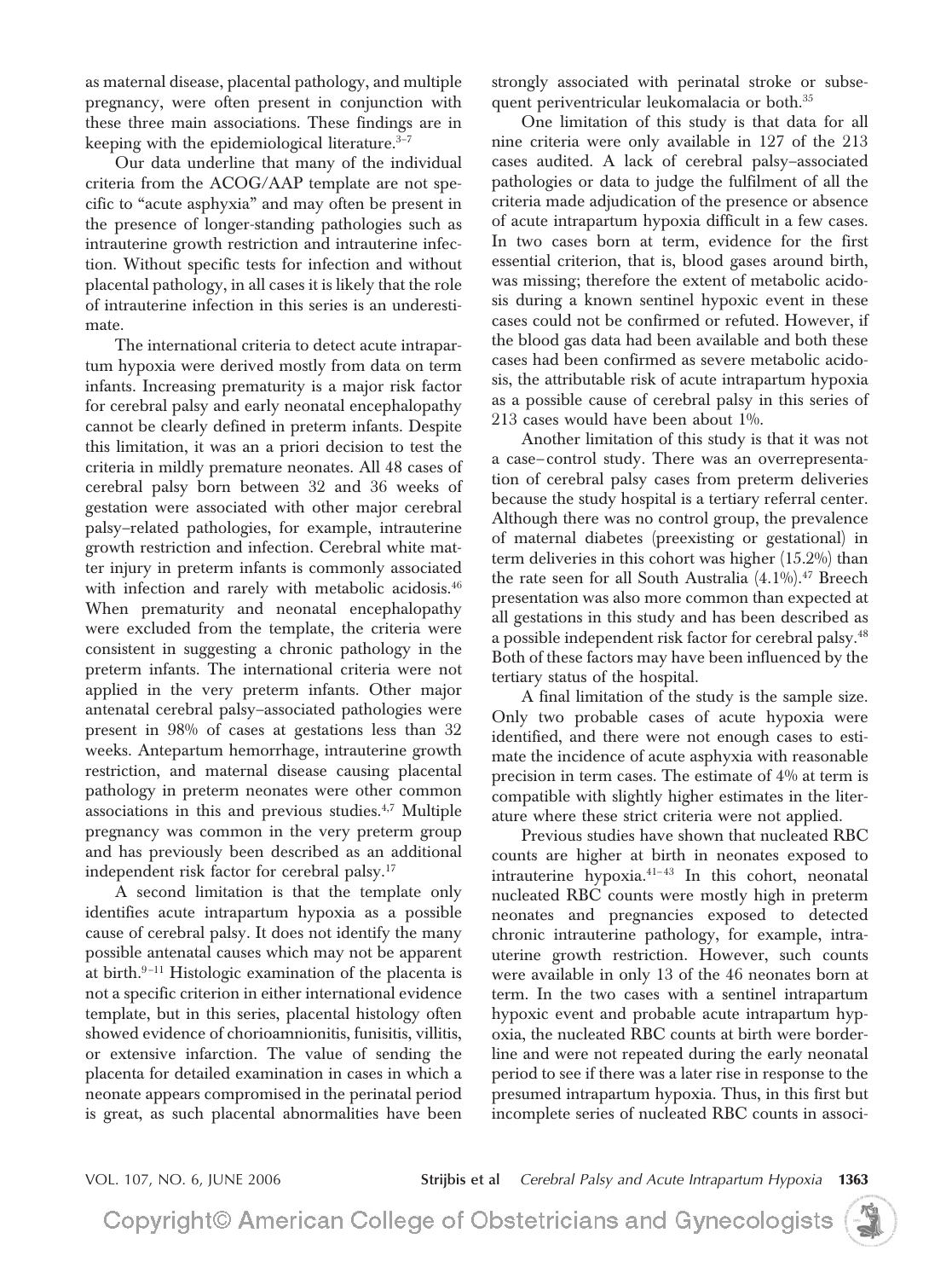ation with cerebral palsy, there were too few cases of proven acute intrapartum hypoxia to examine the usefulness of nucleated RBC counts as a surrogate for an intrapartum insult.

In summary, the ACOG/AAP template helped illustrate that, in this cohort, cerebral palsy was seldom preceded by acute intrapartum hypoxia. The criteria proved very useful in excluding primary severe intrapartum hypoxia in 99% of these cases. Other cerebral palsy–associated pathologies could be identified in 98% of cases leaving about 1% in which intrapartum causation was debatable. It is possible that newly detected hereditary and infective factors may increase vulnerability to perinatal hypoxia. Many of these factors are silent during pregnancy and are difficult to identify in retrospect especially if cord gases, placental histology, and neonatal investigations are not documented and cord blood stored. These are important data for a perinatal audit and should be collected on all neonates delivered with any signs of possible compromise. In the very few cases in which acute intrapartum hypoxia solely occurs, it will require new evidence and clinical trials to show if any clinical intervention can actually reduce the risk of cerebral palsy. The ACOG/AAP criteria are a useful template of evidence to collect to help understand the possible causation and timing of the neuropathology and in particular to define or rule out an acute hypoxic intrapartum event sufficiently severe to cause cerebral palsy. Understanding the etiology of cerebral palsy is important for the parents, for the staff involved, and for the future if we are to find ways to reduce the unchanged incidence of this serious condition, which remains the most common chronic motor disability of childhood.

#### **REFERENCES**

- 1. Nelson KB, Ellenberg JH. Epidemiology of cerebral palsy. Adv Neurol 1978;19:421–35.
- 2. Stanley F, Blair E, Alberman B. How common are the cerebral palsies? In: Stanley F, Blair E, Alberman B, editors. Cerebral Palsies: Epidemiology & Causal Pathways. London (UK): Mac Keith Press; 2000. p 22–48.
- 3. Blair E, Stanley FJ. Intrapartum asphyxia: a rare cause of cerebral palsy. J Pediatr 1988;112:515–9.
- 4. Nelson KB, Ellenberg JH. Antecedents of cerebral palsy, multivariate analysis of risk. N Engl J Med 1986;315:81–6.
- 5. Yudkin PL, Johnson A, Clover LM, Murphy KW. Clustering of perinatal markers of birth asphyxia and outcome at age five years. BJOG 1994;101:774–81.
- 6. Yudkin PL, Johnson A, Clover LM, Murphy KW Assessing the contribution of birth asphyxia to cerebral palsy in term singletons. Pediatr Perinatal Epidemiol 1995;9:156–70.
- 7. Walstab J, Bell R, Reddihough D, Brennecke S, Bessell C, Beischer N. Antenatal and intrapartum antecedents of cerebral

palsy: a case-control study. Aust N Z J Obstet Gynecol 2002;42:138–46.

- 8. Nelson KB, Dambrosia JM, Grether JK, Phillips TM. Neonatal cytokines and coagulation factors in children with cerebral palsy. Ann Neurol 1998;44:665–75.
- 9. Gibson CS, MacLennan AH, Goldwater PN, Dekker GA. Antenatal causes of cerebral palsy: associations between inherited thrombophilias, viral and bacterial infection and inherited susceptibility to infection. Obstet Gynecol Surv 2003;58: 209–20.
- 10. Gibson CS, MacLennan AH, Hague WM, Haan EA, Priest K, Chan A, Dekker GA, for the South Australian Cerebral Palsy Research Group. Associations between thrombophilias, gestational age and cerebral palsy. Am J Obstet Gynecol 2005;193: 1437.
- 11. Gibson CS, MacLennan AH, Goldwater PN, Haan EA, Priest K, Dekker GA, for the South Australian Cerebral Palsy Research Group. Perinatal neurotropic viruses are associated with cerebral palsy. BMJ 2006 doi: 10:1136/bmj. 38668.616806.3A (published 6 January 2006).
- 12. Greenwood C, Yudkin P, Sellers S, Impey L, Doyle P. Why is there a modifying effect of gestational age on risk factors for cerebral palsy? Arch Dis Child Fetal Neonatal Ed 2005;90: F141–6.
- 13. Murphy DJ, Sellers S, MacKenzie IZ, Yudkin PL, Johnson AM. Case-control study of antenatal and intrapartum risk factors for cerebral palsy in very preterm singleton babies. Lancet 1995;346:1449–54.
- 14. Spinillo A, Fazzi E, Stronati M, Ometto A, Iasci A, Guaschino S. Severity of abruptio placentae and neurodevelopmental outcome in low birth weight infants. Early Hum Develop 1993;35:45–54.
- 15. Nelson KB, Ellenberg JH. Antecedents of cerebral Palsy I. Univariate analysis of risks. Am J Dis Child 1985;139:1031–8.
- 16. Jacobsson B, Hagberg G, Hagberg B, Ladfos L, Niklasson A, Hagberg H. Cerebral palsy in preterm infants: a populationbased case-control study of antenatal and intrapartum risk factors. Acta Pediatr 2002;91:946–51.
- 17. Scher AI, Petterson B, Blair E, Ellenberg JH, Grether JK, Haan E, et al The risk of mortality or cerebral palsy in twins: a collaborative population-based study. Pediatr Res 2002;52: 671–81.
- 18. Petterson B, Nelson KB, Watson L, Stanley F. Twins, triplets, and cerebral palsy in births in Western Australia in the 1980s. BMJ 1993;307:1239–43.
- 19. Petterson B, Stanley F, Henderson D. Cerebral palsy in Western Australia: genetic aspects. Am J Med Gen 1990;37: 346–51.
- 20. Grether JK, Nelson KB. Maternal infection and cerebral palsy in infants of normal birth weight. JAMA 1997;278:207–11.
- 21. Grether JK, Nelson KB, Walsh E, Willoughby RE, Redline RW. Intrauterine exposure to infection and risk of cerebral palsy in very preterm infants. Arch Pediatr Adolesc Med 2003;157:26–32.
- 22. Wu YW, Escobar GJ, Grether JK, Croen LA, Greene JD, Newman TB. Chorioamnionitis and cerebral palsy in term and near-term infants. JAMA 2003;290:2677–84.
- 23. Neufeld MD, Frigon C, Graham AS, Mueller BA. Maternal infection and risk of cerebral palsy in term and preterm infants. J Perinatol 2005;25:108–13.
- 24. Lieberman E, Eichenwald E, Mathur G, Richardson D, Heffner L, Cohen A. Intrapartum fever and unexplained seizures in term infants. Pediatrics 2000;106:983–8.

**1364 Strijbis et al** *Cerebral Palsy and Acute Intrapartum Hypoxia* **OBSTETRICS & GYNECOLOGY**